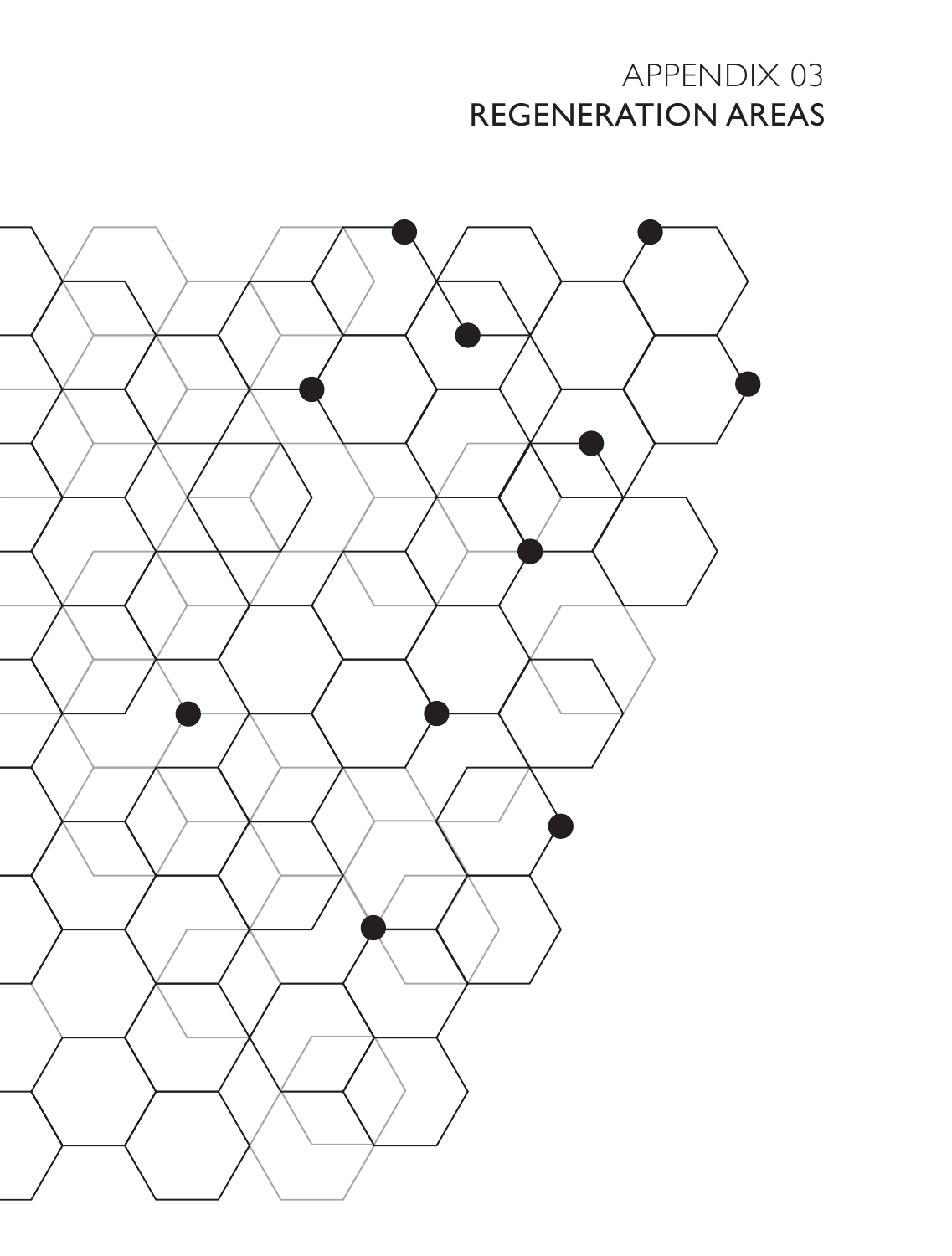## **Appendix 3 Regeneration Priority Areas**

## **Introduction**

Policy B4 Special Development Areas (B4.1) identifies that a special promotional policy applies in the Regeneration Priority Areas.

In March 2016, Aberdeenshire Council approved a new Regeneration Strategy: "From Strategy to Action: Developing Excellence in our North Coast Communities" which concentrates regeneration effort in the four northern towns of Banff, Macduff, Fraserburgh and Peterhead. In and around these towns one of our key regeneration priorities is to promote and attract new business and skilled professionals to support the local economy.

## **Regeneration Priority Areas**

Policy B (B4.1) applies to the towns of Banff, Macduff, Fraserburgh and Peterhead. Under this policy, development proposals should lie within 200m of the settlement boundary.

Local partnerships have been established in each of the four towns consisting of local business and community representatives. This is to allow each partnership to set out the vision for regeneration in their own town. Each of the partnerships have developed their own Vision and Action Plan.

Regeneration in and around these towns is a dynamic process and objectives are likely to change over time. Likewise, the health and community actions that are being promoted in the Regeneration Vision and Action Plans for each partnership, as summarised in the following pages, may change over time. However, the following summaries provide a general overview of the regeneration objectives for each of the four towns.

Further details of the regeneration activities being undertaken in each town is provided by reference to: [https://www.aberdeenshire.gov.uk/business/support-and](https://www.aberdeenshire.gov.uk/business/support-and-advice/communities/regeneration-in-aberdeenshire/)[advice/communities/regeneration-in-aberdeenshire/.](https://www.aberdeenshire.gov.uk/business/support-and-advice/communities/regeneration-in-aberdeenshire/)